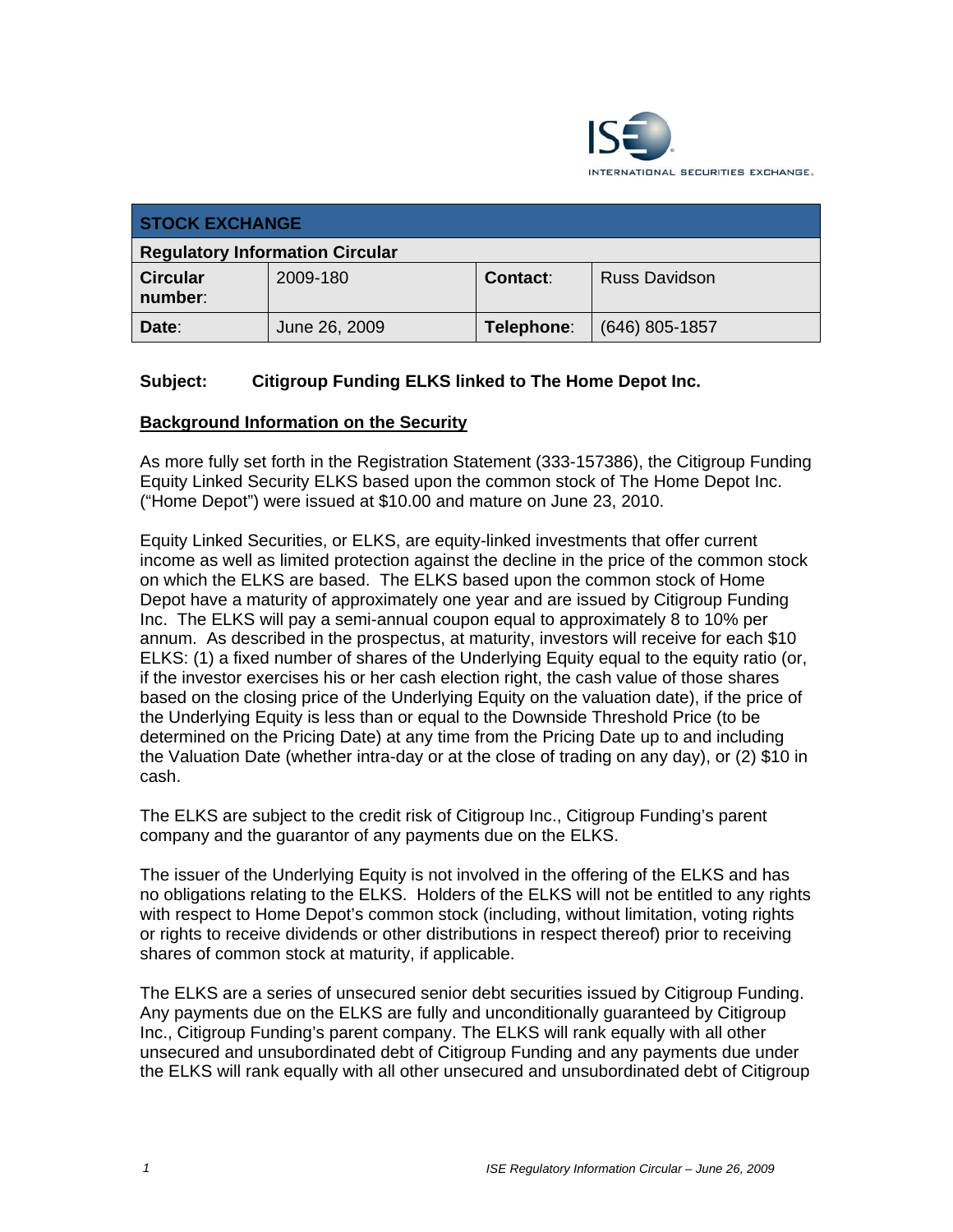Inc. The return of the principal amount of an investor's investment in the ELKS at maturity is not guaranteed.

Citigroup Investment Research or other affiliates of Citigroup Funding may publish research reports or otherwise express opinions or provide recommendations from time to time regarding Home Depot's common stock or other matters that may influence the price of Home Depot's common stock and, therefore, the value of the ELKS. Any research, opinion or recommendation expressed by Citigroup Investment Research or other Citigroup Funding affiliates may not be consistent with purchasing, holding or selling the ELKS. Other factors, many of which are beyond the issuer's control, will also influence the value of the ELKS. One can expect that generally the market price of the underlying common stock shares on any day will affect the value of the ELKS more than any other single factor. Other factors that may influence the value of the ELKS include: supply and demand for the ELKS, volatility of the underlying stock, interest rates, economic, financial, political and regulatory or judicial events. In addition, the time remaining to maturity and the credit worthiness of Citigroup Funding Inc. may influence the pricing of the ELKS.

For additional information regarding the Securities, including risks, please consult the pricing supplement.

# **Exchange Rules Applicable to Trading in the Shares**

The Shares are considered equity securities, thus rendering trading in the Shares subject to the Exchange's existing rules governing the trading of equity securities.

# **Trading Hours**

Trading in the Shares on ISE is on a UTP basis and is subject to ISE equity trading rules. The Shares will trade from 8:00 a.m. until 8:00 p.m. Eastern Time. Equity EAMs trading the Shares during the Extended Market Sessions are exposed to the risk of the lack of the calculation or dissemination of underlying index value or intraday indicative value ("IIV"). For certain derivative securities products, an updated underlying index value or IIV may not be calculated or publicly disseminated in the Extended Market hours. Since the underlying index value and IIV are not calculated or widely disseminated during Extended Market hours, an investor who is unable to calculate implied values for certain derivative securities products during Extended Market hours may be at a disadvantage to market professionals.

### **Trading Halts**

ISE will halt trading in the Shares in accordance with ISE Rule 2101(a)(2)(iii). The grounds for a halt under this Rule include a halt by the primary market because it stops trading the Shares and/or a halt because dissemination of the IIV or applicable currency spot price has ceased, or a halt for other regulatory reasons. In addition, ISE will stop trading the Shares if the primary market de-lists the Shares.

### **Delivery of a Prospectus**

Pursuant to federal securities laws, investors purchasing Shares must receive a prospectus prior to or concurrently with the confirmation of a transaction. Investors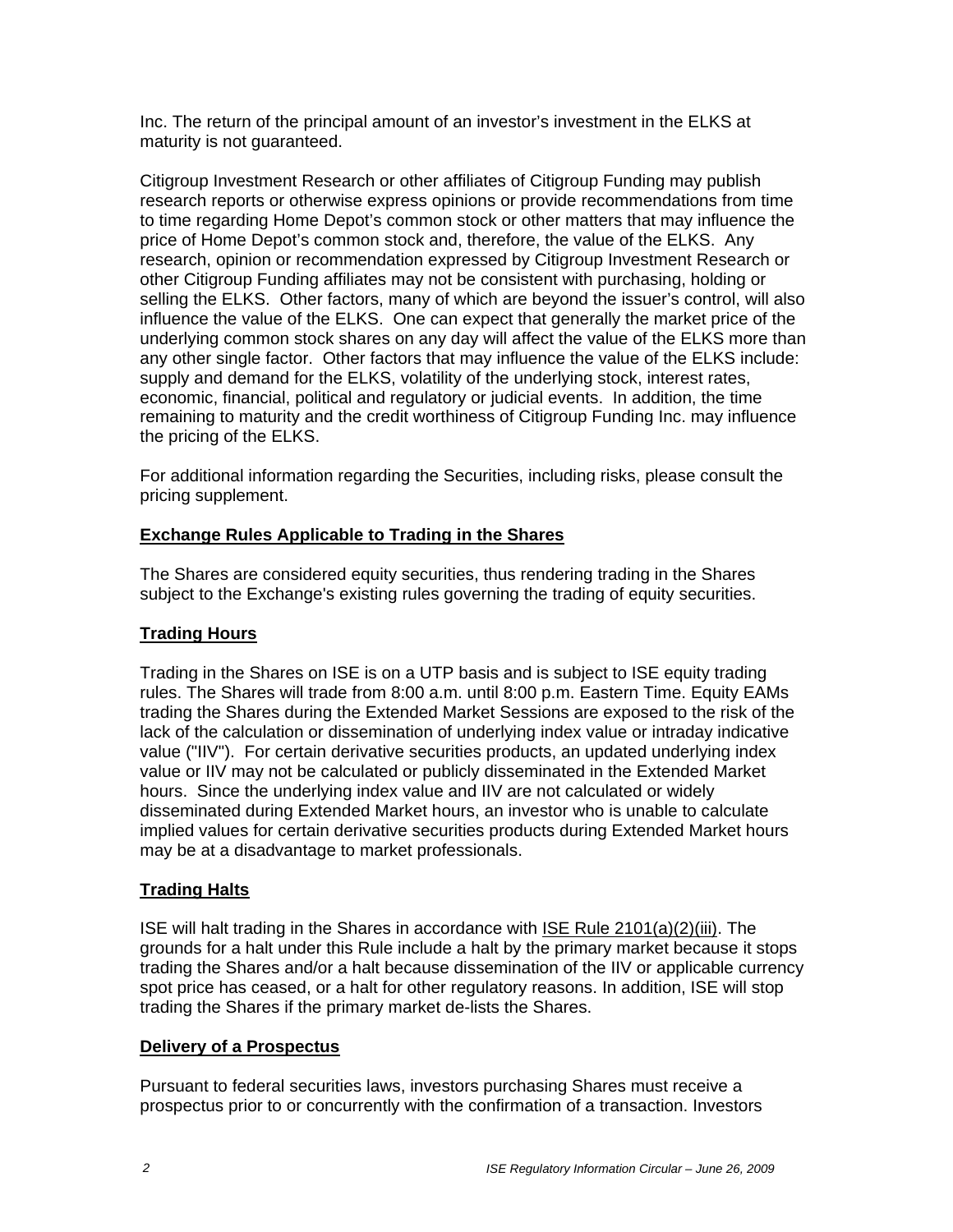purchasing Shares directly from the Fund (by delivery of the Deposit Amount) must also receive a prospectus.

Prospectuses may be obtained through the Distributor or on the Fund's website. The Prospectus does not contain all of the information set forth in the registration statement (including the exhibits to the registration statement), parts of which have been omitted in accordance with the rules and regulations of the SEC. For further information about the Fund, please refer to the Trust's registration statement.

**This Regulatory Information Circular is not a statutory Prospectus. Equity EAMs should consult the Trust's Registration Statement, SAI, Prospectus and the Fund's website for relevant information.**